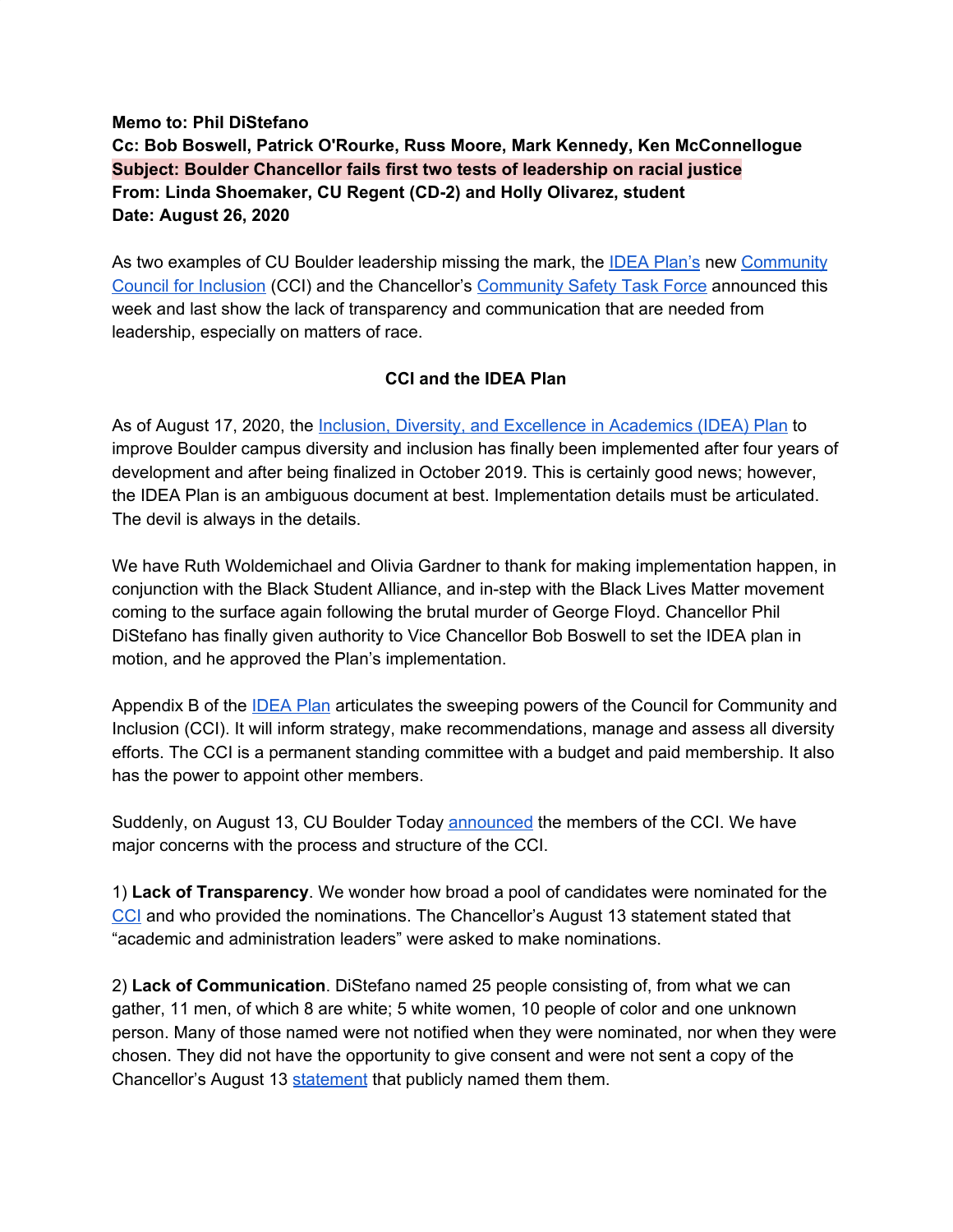3) **Lack of Accountability.** Because of the lack of communication with CCI prior to their appointment, we do not know if those people chosen even care to be active antiracists or if they are invested in doing effective antiracism work to create systems change at CU Boulder.

4) **Lack of Student Voice on CCI.** At the minimum membership described in Appendix B of the IDEA Plan, students would have made up one-third of the group. At 25 members, students [now](https://www.colorado.edu/today/2020/08/12/cu-boulder-council-community-and-inclusion-convening) only constitute less than one-tenth of the expanded CCI.

## **Community Safety Task Force**

On August 18, 2020, Chancellor DiStefano sent out a campus-wide email with an announcement of a [Community](https://www.colorado.edu/chancellor/newsletter/chancellor/cu-boulder-establish-community-safety-task-force) Safety Task Force, tasked "with the goal of strengthening accountability, building trust, and fostering greater transparency and engagement between campus police and the broader university community." Everything in this email speaks to an audience that does not include the Black, Indigenous, and People of Color (BIPOC) community. The Community Safety Task Force is being formed in response to demands delivered by Ruth Woldemichael and Olivia Gardner, as well as other BIPOC students, yet Ruth nor Olivia were consulted until very recently (as in, the same day the email was sent).

This announcement also steps over the CU Student Government, whose Black Tri-Executive Isaiah Chavous had previously announced an interest in forming a student-led "Police Oversight Task Force."

The sentiments shared by Ruth Woldemichael are that, in regards to DiStefano's 8-item action plan and the Community Safety Task Force, ideas from Black students have been taken and manipulated to fit a different narrative. Ruth has sat in two CUPD meetings, yes, but she says her time was spent listening to CU representatives tell her of CU's efforts. Meetings such as this do not qualify as productive, nor do any changes being made at a systems level. This is insensitive and unacceptable. DiStefano and Chief Jokerst's actions perpetuate covert and structural racism. This type of behavior will no longer be tolerated by the BIPOC community and their allies.

If you need clarification on what action against racism would look like (also known as antiracism), below are suggestions:

- DiStefano's statements regarding CUPD should acknowledge that Black, Indigenous, and People of Color (BIPOC) do not feel safe on campus.
- Appoint someone of color who will hold CUPD accountable. A community safety task force led by the campus police chief cannot strengthen accountability; there is a conflict of interest when the chair of a committee represents the entity that needs to be held accountable.
- Appoint BIPOC students. Appointing representatives from CUSG and GPSG is not representative of those most impacted by bias, racism and police brutality. The student bodies of both are primarily white.